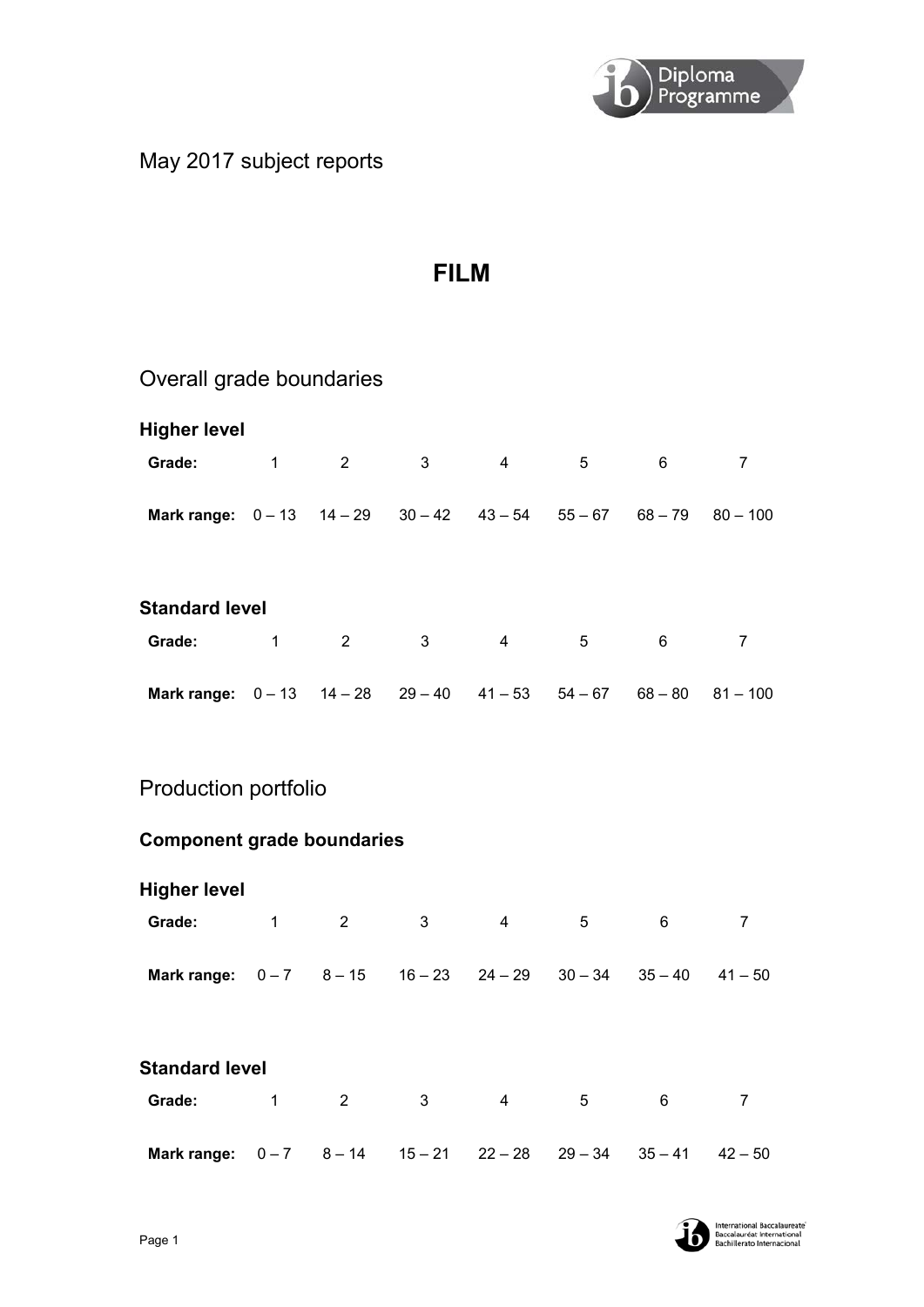# The range and suitability of the work submitted

The films showed a wide range of understanding and skill in terms of expression in film language, just as the commentaries showed a wide range of understanding of the artistic and logistic requirements of the individual production roles. For the most part, the commentaries presented a solid picture of both the production process and the individual work in the chosen role. It is important for students to remember that the assessment task is to create the best 4 to 5 or 6 to 7 minute movie possible. Many students, in their desire to create the best movie possible (instead of the best movie for assessment), conceive of a project which does not meet the descriptors of the criteria, requires inappropriate sound or visual design work, or is simply too long. It is important to support the commentary with graphic and photographic evidence, and many students did a good job of this, though many did not - particularly when it came to selecting specific evidence supporting their chosen role for assessment. One problem that occurred at times for students who did a good job of selecting evidence was when they used captions with the evidence to the degree that the word limit was exceeded. Captions should contain the minimum information possible to ensure the examiner understands the significance of the illustration and must not include commentary, as this will be considered part of the commentary and therefore included in the word count. To some degree, for some students and schools, the requirement of discussing 'inspirations' in the preliminary planning or preproduction sections are being focused on to such a degree that they are overshadowing the students' original work. While it is good to have an idea of films, ideas, and issues which were pivotal in the creation of the film, in some cases there are so many filmic 'inspirations' mentioned that the work begins to seem inauthentic. It is more important to talk about the student's personal creative process in their role, than spend too much time discussing work from other filmmakers. Though this can provide insight into the student's work if used wisely, it frequently seemed to be a distraction from focusing on what the student actually did, and occasionally leads to the suspicion that the student did more imitation than creation.

### Candidate performance against each criterion

#### Criterion A

The most common problem in terms in attaining the highest descriptor levels here was failure to present graphic or pictorial evidence supporting the work in the individual chosen production role. Focus should be on work done in the role at each production stage - and the best work did this clearly with good use of supporting evidence. At higher level, the failure to address the creation of the trailer in the body of the commentary was sometimes problematic here. (Films that were too short or too long also sometimes negatively affected this criterion because of poor planning.)

#### Criterion B

As in criterion A, the failure to use graphic or pictorial evidence to support the logistic or artistic decisions made in the student's chosen role was frequently problematic. As well, many students did not present a 'clear-eyed' critical evaluation of the final film, presenting instead a piece about how satisfied they were, or a simple consideration of the project in general terms and not specifically focused on the completed film. At higher level, as in criterion A, the failure

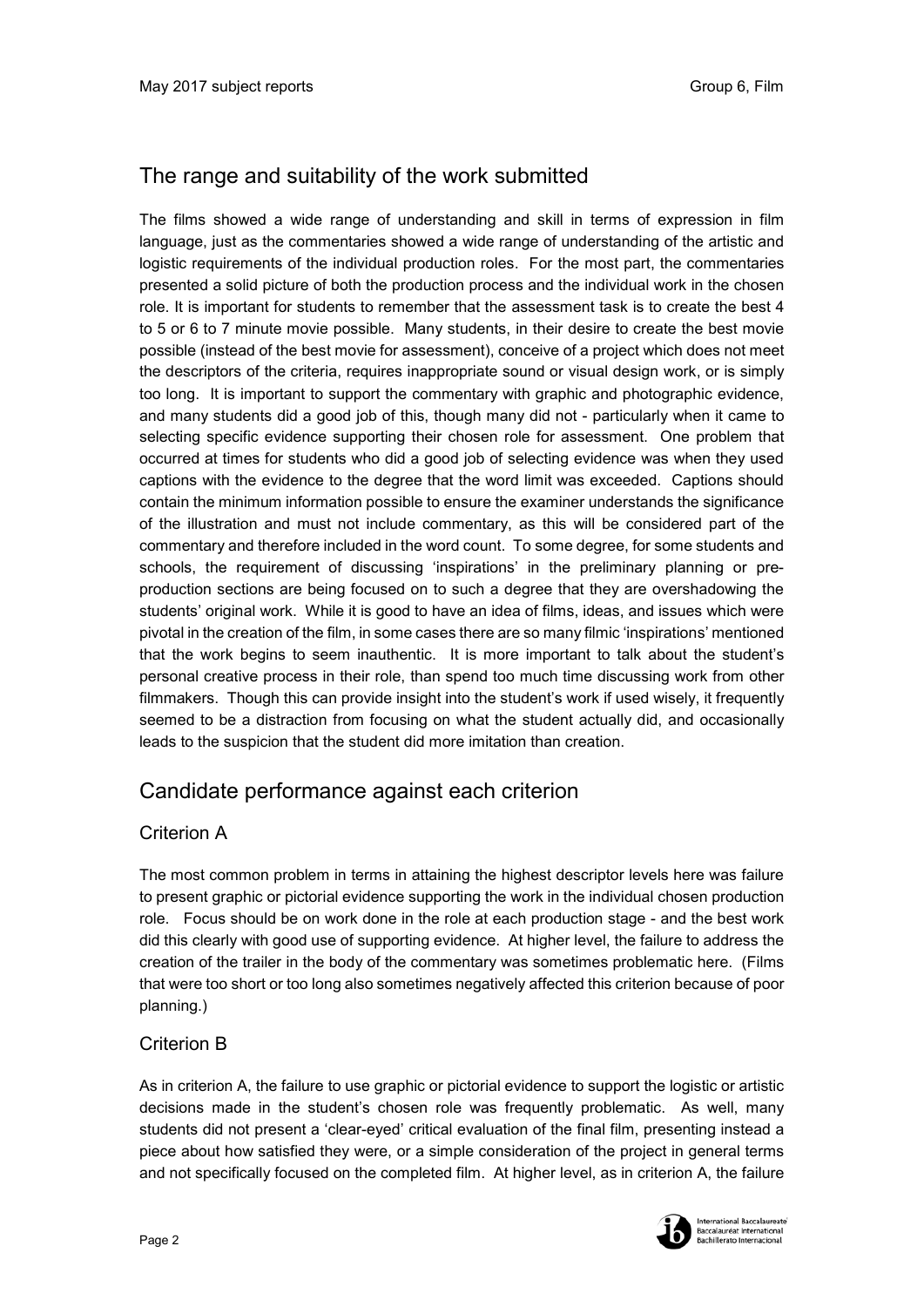to address the creation of the trailer in the body of the commentary was sometimes problematic here.

#### Criterion C

When the commentary was focused on the artistic and logistic decisions a student made in their role, the student's clear understanding of their professional and technical skills sometimes raised this mark higher than the mark awarded for criterion D (communication in film language, which also provides evidence for this criterion). Commentaries that lacked focus on role were unlikely to raise this mark above the mark awarded for criterion D.

#### Criterion D

Many students showed the ability to communicate competently in film language, even when their ability to explain and support their chosen role was limited. Frequently this was the highest scoring category for students.

#### Criterion E

At both higher level and standard level, the most common problem here was the use of visual or audio material created without the involvement of the student filmmakers (i.e. Copyright materials, stock footage, freeplay music, unaltered loops from music creation programs). This limited the mark for creativity. At the same time, frequently, students showed real creativity and originality in all areas of film creation, from planning and writing, to soundtrack and score, and to visual image.

#### Recommendations for the teaching of future candidates

Teachers should be careful to present the task as an assessment and help the student film makers focus on meeting the assessment criteria. That is, students should plan from the outset to make a 6 to 7 minute film at higher level and a 4 to 5 minute film at standard level, which can be accomplished competently with resources at hand. Throughout the course, teachers should build in experiences in which the students use evidence collected from production work (for short films used to teach skills for example) in order to practice gathering graphic and photographic evidence to support the artistic and logistic work in film production roles. If this has been practiced over the two years of the course, it will be much more natural when the student comes to final assessment. Further, students should practice at least one short film in which they created their own composition as a background and have some experience creating foley.

#### Further comments

The film guide requires that students have had significant creative input in all audio and visual materials present in their work. Students (and teachers) continue to confuse this idea with the idea of 'copyright' in general. Students should focus on the creation of their music and soundtrack, whether created by themselves or as a collaboration with local musicians using input from the group. Each student must briefly describe the creation of the music, or the



ternational Baccalaureate Baccalauréat International **Bachillerato Internacional**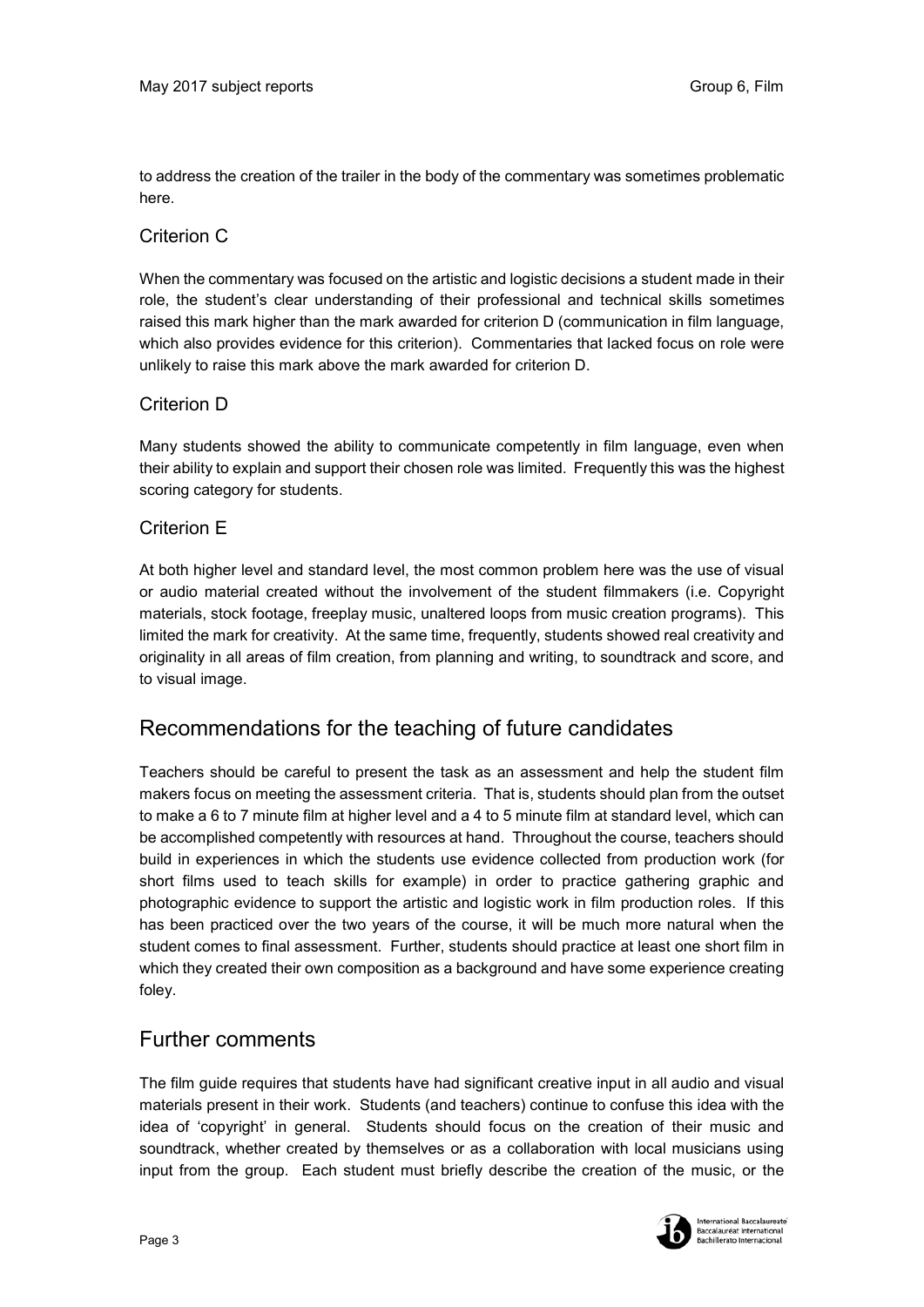interaction between the group and the musicians. (That is, "George created our music," is not enough detail about how the input was managed.) Students who do not do this are unlikely to be awarded higher marks in criterion E. Each student is individually responsible for a brief description of music creation.

It is also important that the student be free to structure the commentary in such a way that they can focus on their individual role (probably the most practical template here would be to discuss the pre-production, production, post-production, critical evaluation of the completed film, and at higher level, the trailer. In some cases, a template had been developed that was more general, which led to students spending a long time discussing production elements that were not related to their role. Acting was an example. In practical terms, the only role in which acting or role authorship is a focus is directing. Others - like semiotics - are of questionable value to some roles.

Work from some schools was so generalized that it was hard to understand what role the student had chosen, and too much time was spent going over other roles. When the assessment is based on work in a chosen role, this is extremely problematic. Finally, all schools should include the opportunity for students to watch short films and not just feature films as part of the course. The structure of the short film is fundamentally different from the feature film, and ultimately it is a short film which the students will make. Understanding the structural differences will avoid many problems.

### Independent study

#### **Component grade boundaries**

| <b>Higher level</b>                          |   |                |   |   |                               |   |           |
|----------------------------------------------|---|----------------|---|---|-------------------------------|---|-----------|
| Grade:                                       | 1 | $\overline{2}$ | 3 | 4 | 5                             | 6 | 7         |
| Mark range: $0-3$ 4-7 8-10 11-13 14-17 18-20 |   |                |   |   |                               |   | $21 - 25$ |
| <b>Standard level</b>                        |   |                |   |   |                               |   |           |
| Grade:                                       | 1 | 2              | 3 | 4 | 5                             | 6 | 7         |
| <b>Mark range:</b> $0-3$ $4-7$ $8-10$        |   |                |   |   | $11 - 13$ $14 - 17$ $18 - 20$ |   | $21 - 25$ |

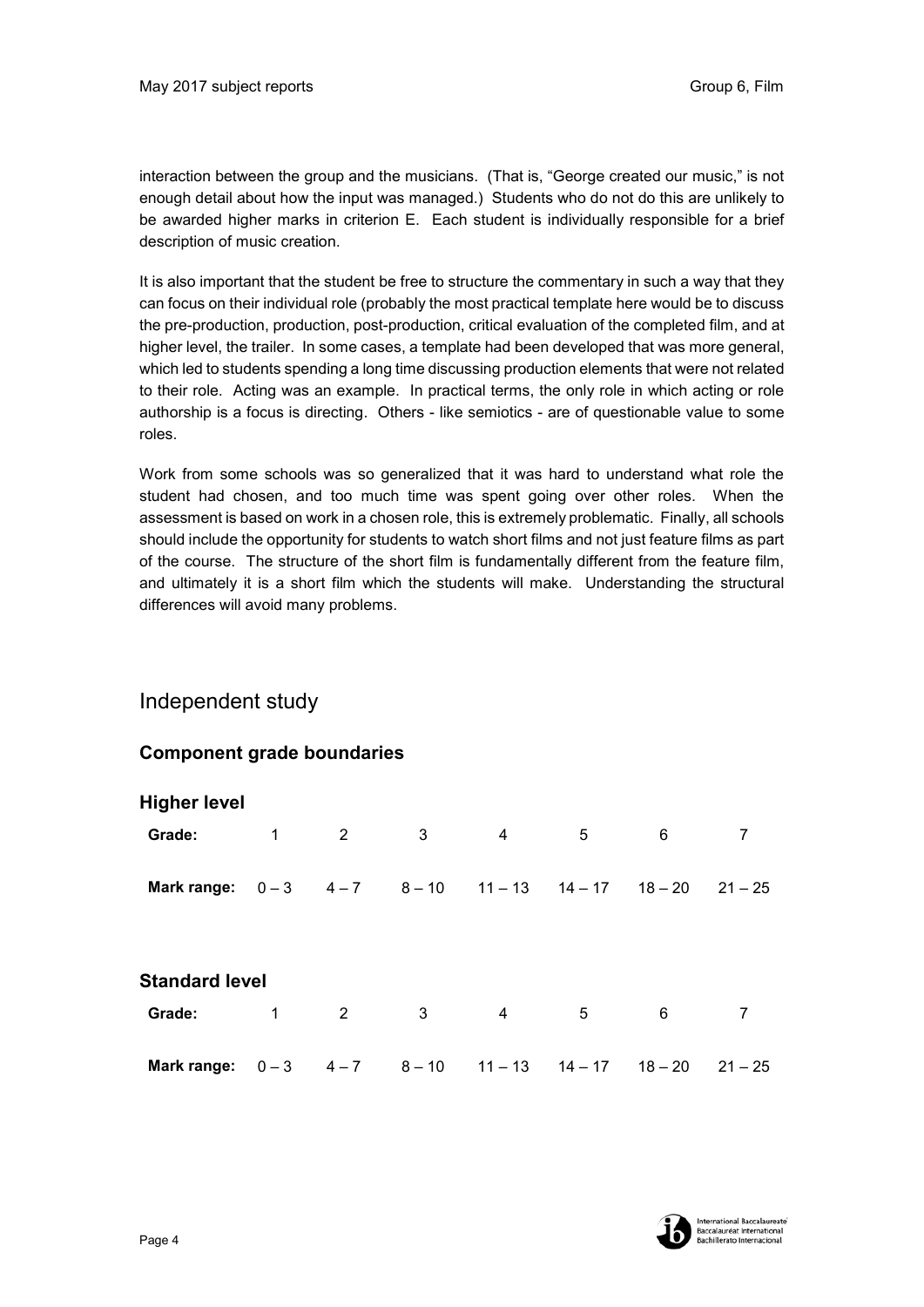# The range and suitability of the work submitted

The key aspect of this task is to engage with a question of cinematic theory or history. Therefore, students should have had a thorough grounding in both areas so they can make informed choices about topics. A significant number of students choose naturally self-limiting topics, such as car chases, fight movies, crime and romance; or sometimes a technical focus like music or colour. It is vital that these choices be linked to larger film movements, theories or genres, such as film noir or gaze theory to name but two. In a similar manner, if a student chooses a more thematic topic, like "coming of age", it is vital the study is done through the prism of film and not merely plot and character. So, aspects like lighting, colour, mise en scene, framing, editing, proxemics (to name a few) are all part of film language that need to be considered.

This approach of focusing on filmic depictions or linking with theory or history will give students the opportunity to achieve higher marks by enhancing the scope and depth of the argument. The choice of films or film cultures is also critical, particularly the engagement with non-Western film cultures. Comparing British and American film cultures is not an expansive range. Students should also be aware that it is permissible to do "well worn" topics, such as the Western, German Expressionism, Horror and Animation. There is no descriptor for originality of topic or thought or insight. So, try a familiar topic with a fresh and in-depth approach.

## The strengths and weaknesses of candidates in the treatment of individual areas

The focus needs to be deepened on audience engagement. Remember that the viewer is a film literate peer so the commentary should not be "dumbed down" by an overly colloquial and generalised approach. It is strongly recommended that students read aloud their commentary which should sound like an informed and passionate conversation. Specific film terms should be used often and with precision. Students need to be mindful of the following oversights or errors, which limit audience engagement:

- A misalignment, or even worse, neglect of providing a balance between the audio and visual columns.
- An unstructured or incoherent structure which makes it difficult to follow the thread and spine of the argument.
- Merely giving a history lesson or technical instruction about cinema without relating knowledge to the development of the proposition unveiled in the rationale. Text analysis of clips or scenes from the chosen films should feature prominently as proof of the developing thesis.

### Recommendations for the teaching of future candidates

The independent study needs to be planned for over the two years duration of studying the film course. It should be viewed as the culmination of a thorough examination of film theory and history, as outlined in the film guide. Teachers need to ensure that students have been prepared by scaffolding tasks which develop a deep understanding of content and skills in using the required format. This task should not come as a surprise to a student any more than the

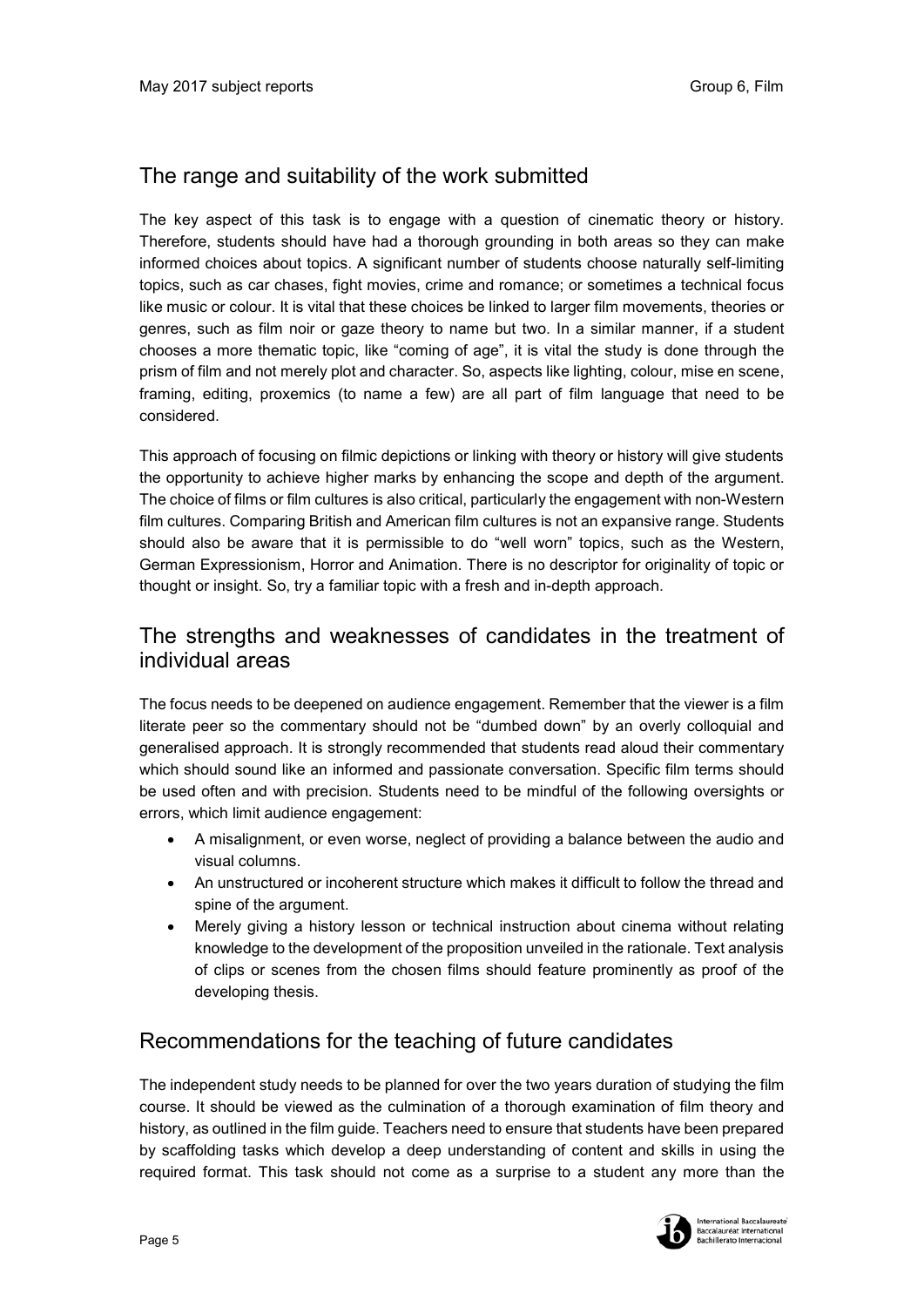expectation of just giving students a camera will mean they can make a short film. Unfortunately, some students are ill-prepared by poor teaching. Students should not fail to adhere to the formal requirements, but a significant number do. Students should receive informed feedback on their choice of topic, selection of films and a detailed evaluation of their draft; it appears that a significant number do not. It is also strongly recommended that teachers put students in touch with academic sources of a more scholarly nature to enrich the depth of argument. The best students are capable of interrogating the worth and relevance of sources in the annotations of their bibliography in light of the skills developed in Theory of Knowledge. Standard level students in particular should realise that examiners do not expect inferior or weaker argument compared with higher level.

Overall, the cohort of both higher level and standard level students in 2017 registered a good improvement in managing both the form and content of the independent study. Those teachers who have read and acted on the advice in these reports deserve praise for helping their students successfully negotiate the complexities of this demanding but rewarding task.

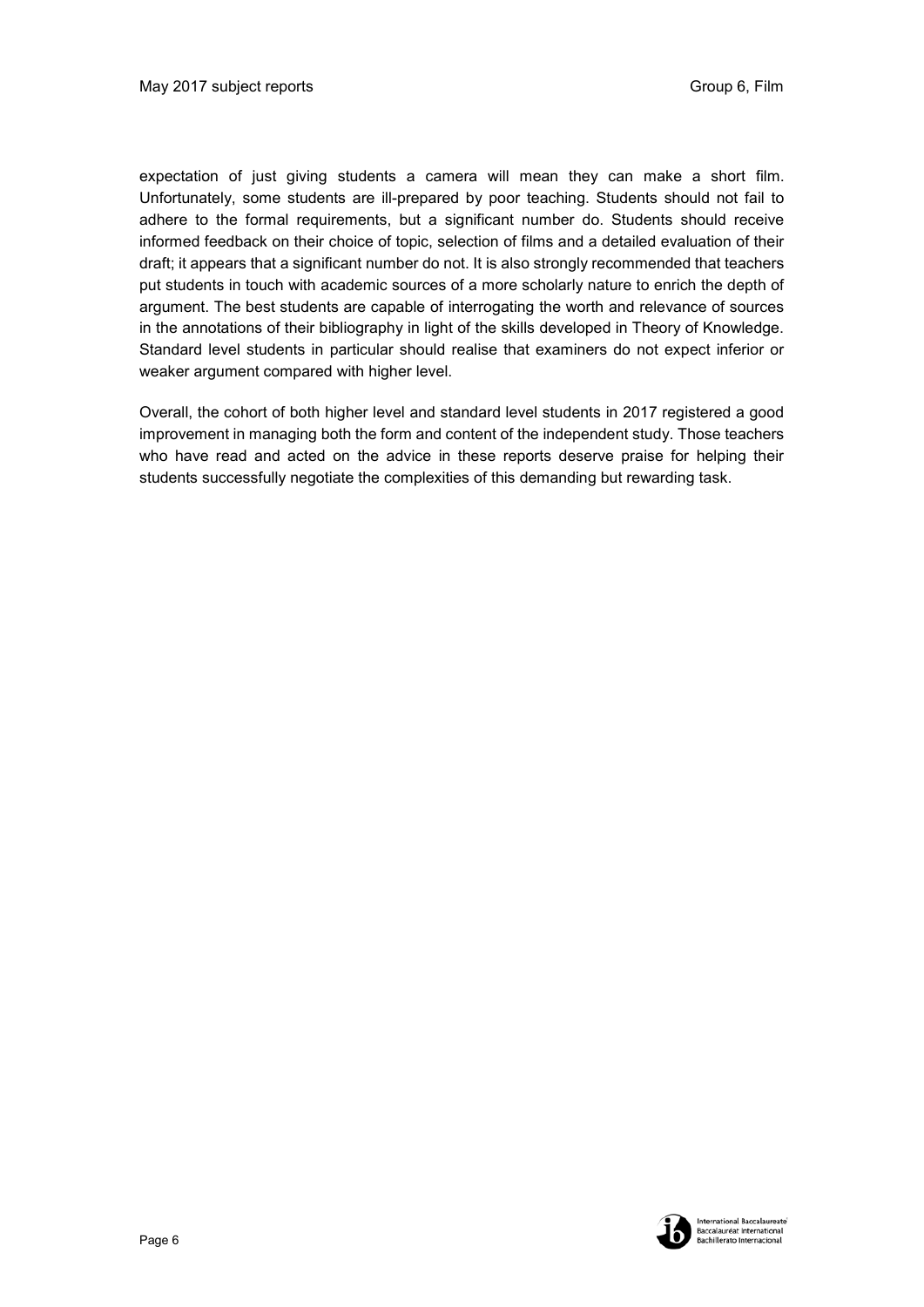### Film presentation

#### **Component grade boundaries**

| <b>Higher level</b>                         |              |                |                         |                |                               |   |                |
|---------------------------------------------|--------------|----------------|-------------------------|----------------|-------------------------------|---|----------------|
| Grade:                                      | $\mathbf{1}$ | $\overline{2}$ | $\overline{\mathbf{3}}$ | $\overline{4}$ | 5                             | 6 | $\overline{7}$ |
| Mark range: $0-3$ 4-7 8-9 10-12 13-16 17-19 |              |                |                         |                |                               |   | $20 - 25$      |
| <b>Standard level</b>                       |              |                |                         |                |                               |   |                |
| Grade:                                      | 1            | $\overline{2}$ | 3                       | $\overline{4}$ | 5                             | 6 | $\overline{7}$ |
| Mark range:                                 | $0 - 3$      |                | $4-7$ $8-9$             |                | $10 - 12$ $13 - 16$ $17 - 19$ |   | $20 - 25$      |

### The range and suitability of the work submitted

While there was a wide range in the quality of presentations this year, fewer candidates scored in the lowest markband. The Social Network and Spirited Away were the most popular choices. The most successful candidates clearly practiced in advance and spent time honing their organization and structure. They also ensured that the content of their presentations included all the assessed elements. Failure to include all the elements was the most common factor that prevented many excellent presentations from scoring in the top markband. Many strong students delivered good presentations but failed to make pertinent links between their extract and the film as a whole or failed to discuss reactions to the film (at higher level). Others dealt with the sociocultural context by simply giving detailed information but without linking it to the film. It is good to see that the majority of candidates focused on the extract rather than on the film as a whole.

## The strengths and weaknesses of candidates in the treatment of individual areas

Candidates should examine the sociocultural context of the time period depicted in the film as well as the time of the film's release, where appropriate. With certain films, this may also include reactions to the film in the years after its release. This requires research on the student's part and all material from other sources, whether quoted or paraphrased, must be cited on the cover sheet. Citing by reference in the presentation is recommended. This can be done in the following manner: "In his video essay, Tony Zhao pointed out that…". Tony Zhao's online video essay would then be cited on the cover sheet.

Too many of the weaker presentations still begin with the delivery of plot summaries, long lists of facts, information, quotes, Rotten Tomato ratings, box office earnings and other statistics.

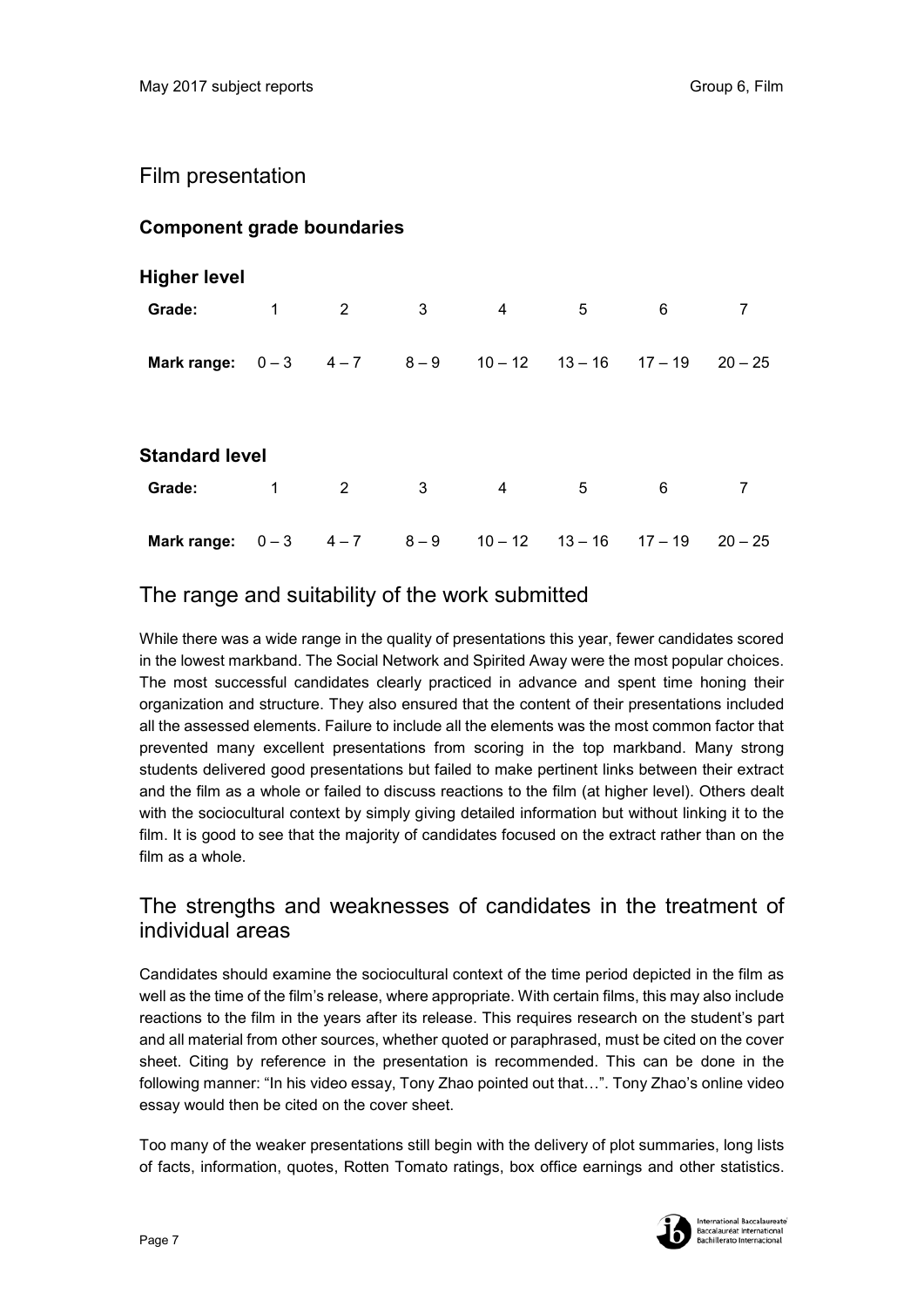None of this content is rewarded in the marking. Weaker candidates simply described the use of film language (often in great detail) without any evaluative analysis. While most candidates concentrated on how film language created meaning and on the director's intended effect, the poorer presentations devoted too little time to the evaluation of film language.

Better students used their allotted time to focus on the extract with pertinent links to other parts of the film. Stronger candidates used more academic resources in their research and discussed the comments of critics and experts, rather than simply providing quotes and moving on. The top candidates often used quotes from their research as jumping-off points to agree with or to challenge the views of experts and critics.

Selecting the right extract is an important part of the successful presentation and teachers should teach strategies for selecting extracts that work to the students' advantage. Well-chosen extracts give students opportunities to discuss all the areas assessed in the criteria. Stronger candidates often selected an extract that included more than one scene, thus allowing for comparison and contrast between the scenes.

The Social Network and Spirited Away were the most popular choices; however, the quality of presentations varied widely. Weaker presentations on The Social Network focused on character conflict, plot and the history of Facebook while paying limited attention to how Fincher used film language to create meaning in the extract and how these choices linked to the choices made in other parts of the film.

Weaker presentations on Spirited Away tended to concentrate on symbolism and colour while ignoring most other elements of film language. The composition, camera movement, camera angles, blocking and depth of field that are found in live-action films are also present in Spirited Away and should be discussed in a film presentation.

Stronger presentations avoided treating the historical and socio-cultural context as a separate category but integrated it into their presentations and made specific links to the film under discussion. Depending on the film selection, the historical and sociocultural context may include the time depicted in the film, the time of the film's release or both.

When discussing genre, weaker students tended to simply identify the genre and its characteristics while stronger students discussed how the film changed, conformed to, or subverted the genre. They integrated this throughout the presentation rather than treating it in a separate section.

Candidates should be reminded that that they must include the film's genre or the sociocultural context or both. The film a candidate selects should determine which of these options are best suited for inclusion. A significant number of candidates omitted a rationale for selecting the extract. Weaker candidates often dealt with it in a single sentence. Better candidates used this as an opportunity to introduce the presentation.

There are still too many instances of teachers allowing candidates to read from a prepared script. This is academically dishonest.